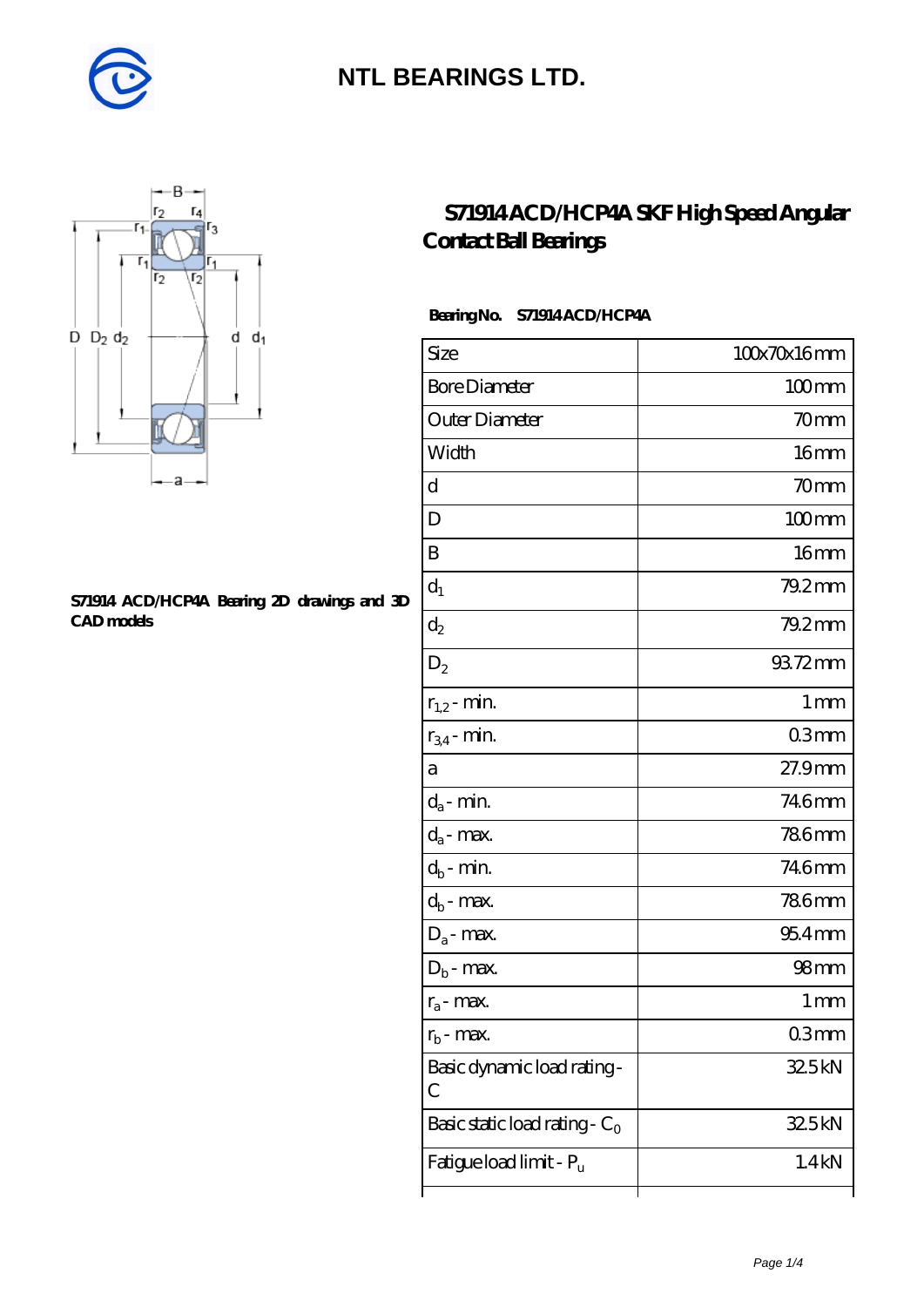

| Limiting speed for grease<br>lubrication | 14000r/min   |
|------------------------------------------|--------------|
| Ball - $D_w$                             | $9.525$ mm   |
| $Ball - z$                               | 24           |
| Calculation factor - e                   | 068          |
| Calculation factor - $Y_2$               | 0.87         |
| Calculation factor - $Y_0$               | 0.38         |
| Calculation factor - $X_2$               | 041          |
| Calculation factor - $Y_1$               | 092          |
| Calculation factor - $Y_2$               | 1.41         |
| Calculation factor - $Y_0$               | 076          |
| Calculation factor - $X_2$               | 067          |
| Preload class $A - G_A$                  | 200N         |
| Preload class $B - G_B$                  | 400N         |
| Preload class C - $G_C$                  | 800N         |
| Preload class $D - G_D$                  | 1600N        |
| Calculation factor - f                   | 1.19         |
| Calculation factor - $f_1$               | 0.98         |
| Calculation factor - f <sub>2A</sub>     | 1            |
| Calculation factor - $f_{2B}$            | 1.07         |
| Calculation factor - $f_{\chi}$          | 1.12         |
| Calculation factor - $f_{2D}$            | 1.17         |
| Calculation factor - $f_{HC}$            | 1.04         |
| Preload class A                          | 200N/micron  |
| Preload class B                          | 261 N/micron |
| Preload class C                          | 348N/micron  |
| Preload class D                          | 475N/micron  |
| $d_1$                                    | $79.2$ mm    |
| $d_2$                                    | 79.2mm       |
| $D_2$                                    | 93.72mm      |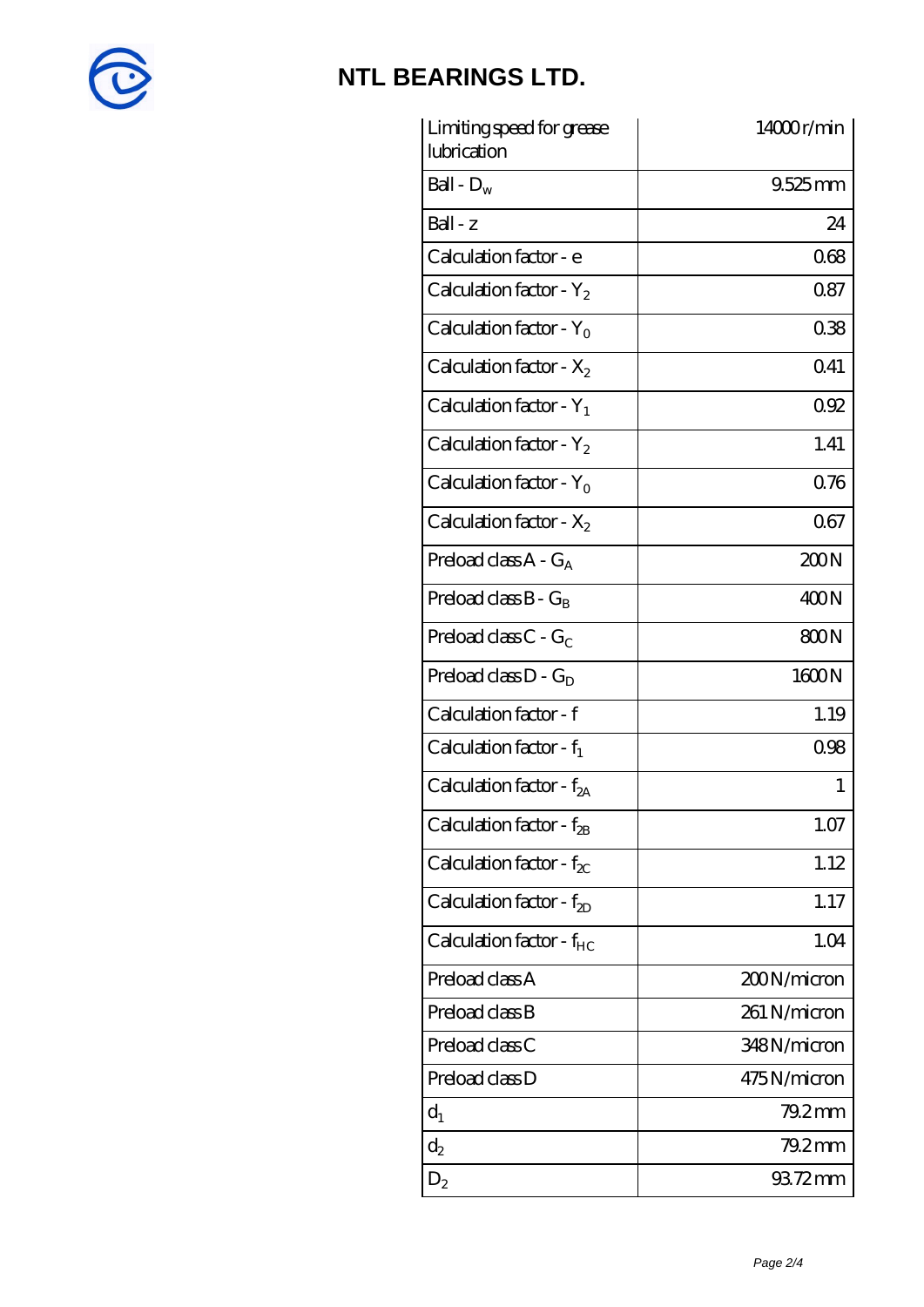

| $r_{1,2}$ min.                             | 1 <sub>mm</sub>  |
|--------------------------------------------|------------------|
| $r_{34}$ min.                              | 03 <sub>mm</sub> |
| $d_{a}$ min.                               | 746mm            |
| $d_a$ max.                                 | <b>786mm</b>     |
| $d_h$ min.                                 | 746mm            |
| $d_h$ max.                                 | <b>786mm</b>     |
| $D_a$ max.                                 | $954$ mm         |
| $D_{\rm b}$ max.                           | 98 <sub>mm</sub> |
| $r_a$ max.                                 | 1 <sub>mm</sub>  |
| $rb$ max.                                  | 03 <sub>mm</sub> |
| Basic dynamic load rating C                | 32.5kN           |
| Basic static load rating $C_0$             | 32.5kN           |
| Fatigue load limit Pu                      | 1.37kN           |
| Attainable speed for grease<br>lubrication | 14000r/min       |
| Ball diameter $D_w$                        | 9.525mm          |
| Number of balls z                          | 24               |
| Preload class $AG_A$                       | 200N             |
| Static axial stiffness, preload<br>classA  | 200N/µ m         |
| Preload class $BG_B$                       | 400N             |
| Static axial stiffness, preload<br>classB  | 261 N/µ m        |
| Preload class C $G_C$                      | 800N             |
| Static axial stiffness, preload<br>classC  | 348N/µ m         |
| Preload class $D G_D$                      | 1600N            |
| Static axial stiffness, preload<br>classD  | $475N/\mu$ m     |
| Calculation factor f                       | 1.19             |
| Calculation factor $f_1$                   | 0.98             |
| Calculation factor $f_{2A}$                | 1                |
| Calculation factor $f_{\rm 2B}$            | 1.07             |
| Calculation factor f $_{\chi}$             | 1.12             |